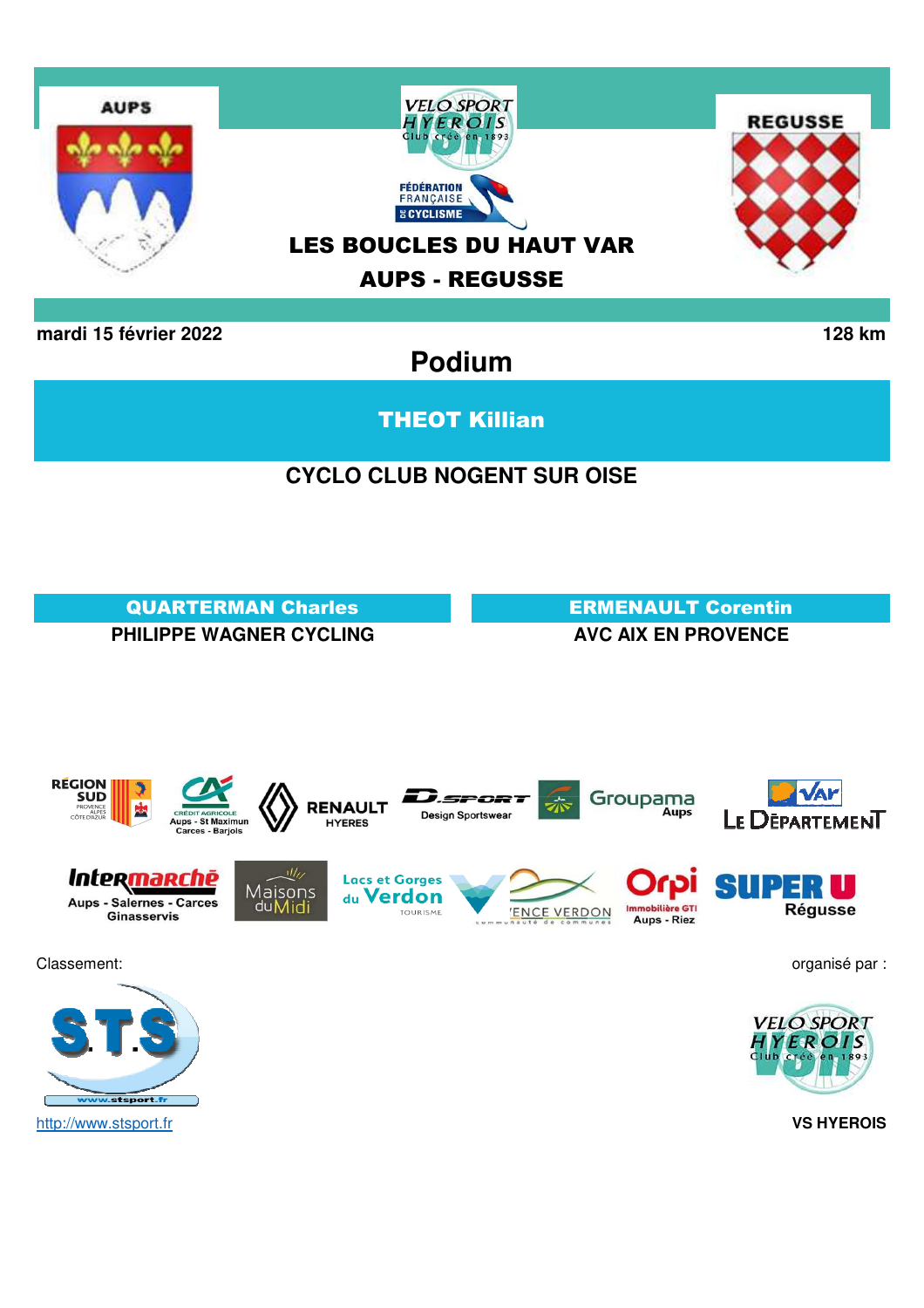

#### **LES BOUCLES DU HAUT VAR AUPS - REGUSSE**





|                |                | mardi 15 février 2022                                 |                                      |              |     |         |                                                                    |                                                              |              |           | ۴۶      |                                                            | Moyenne du Premier 41,777 km/h pour 128 km |              |
|----------------|----------------|-------------------------------------------------------|--------------------------------------|--------------|-----|---------|--------------------------------------------------------------------|--------------------------------------------------------------|--------------|-----------|---------|------------------------------------------------------------|--------------------------------------------|--------------|
|                | Pl. Dos        | <b>Nom Prénom</b>                                     | Equipe                               | <b>Temps</b> |     | Pl. Dos | <b>Nom Prénom</b>                                                  | <b>Equipe</b>                                                | <b>Temps</b> |           | Pl. Dos | <b>Nom Prénom</b>                                          | <b>Equipe</b>                              | <b>Temps</b> |
| -1.            |                | 28 THEOT Killian (FRA/1)                              | CYCLO CLUB NOGENT SUR OISE           | 3h03'50"     | 63  |         | 198 * GALOCHE Thomas (FRA/2)                                       | VC VAULX EN VELIN                                            |              | ab        | 48      | * HUSNI Thomas (FRA/2)                                     | CHARVIEU CHAVAGNEUX ISERE CYCLISME         |              |
| $\overline{2}$ |                | 161 QUARTERMAN Charles (GBR/1)                        | PHILIPPE WAGNER CYCLING              | à 00'        | 64  |         | 103 * VALERIO Damiano (ITA)                                        | CICLISTICA ROSTESE ITALIEN                                   |              | ab        | 58      | MAFFEIS Dany (FRA/1)                                       | PARIS CYCLISTE OLYMPIQUE                   |              |
| 3              |                | 13 ERMENAULT Corentin (FRA/1)                         | AVC AIX EN PROVENCE                  | à 02'        | 65  |         | 18 * WALLIANG Thibault (FRA/1)                                     | AC BISONTINE                                                 |              | ab        | 68      | SOLUCH Baptiste (FRA/2)                                    | <b>GUIDON CHALETTOIS</b>                   |              |
| $\overline{4}$ |                | 177 CORKERY Dillon (IRL/1)                            | <b>CC ETUPES</b>                     | à 44'        | 66  |         | 136 JAVOUHEY Clément (FRA/2)                                       | VÉLO CLUB TOURNUS-PASSION BOULANGE                           |              | ab        | 77      | * CORNU Benjamin (FRA/1)                                   | TEAM BRICQUEBEC COTENTIN                   |              |
| 5              |                | 53 KOWALSKI Dylan (FRA/1)                             | VC ROUEN 76                          |              | 67  |         | 160 PHILIBERT Aurélien (FRA/1)                                     | PHILIPPE WAGNER CYCLING                                      |              | ab        | 81      | * LAYMOND Maxime (FRA/2)                                   | CR4C ROANNE                                |              |
| 6              |                | 188 HUENS Axel (FRA/1)                                | DUNKERQUE GRAND LITTORAL             |              | 68  | 38      | * RAMBAULT Axel (FRA/1)                                            | SCO DIJON - TEAM MATERIEL VELO.COM                           |              | ab        | 82      | TRESCARTE Vincent (FRA/2)                                  | CR4C ROANNE                                |              |
| $\overline{7}$ | 54             | LECAMUS LAMBERT Florentin (FR/VC ROUEN 76             |                                      | à 49'        | 69  | 86      | PHILLIPPON Elliot (FRA/1)                                          | DN OCCITANIE                                                 |              | ab        | 83      | FAYOLLE Mehdi (FRA/1)                                      | CR4C ROANNE                                |              |
| 8              | 62             | DO REGO Fabio (FRA/1)                                 | PARIS CYCLISTE OLYMPIQUE             | à 01'21'     | 70  | 144     | * PROTIN Célian (FRA/1)                                            | UV AUBE                                                      |              | ab        | 85      | FRAISSIGNES Fabien (FRA/2)                                 | DN OCCITANIE                               |              |
| 9              |                | 110 PAIGE Charles (GBR/1)                             | <b>BOURG AIN CYCLISME</b>            |              | 71  | 63      | * LEVON Eliott (FRA/2)                                             | PARIS CYCLISTE OLYMPIQUE                                     |              | ab        | 88      | FERNANDEZ Benoît (FRA/2)                                   | DN OCCITANIE                               |              |
| 10             | 30             | BOWN Morgan (GBR/1)                                   | EC ST ETIENNE                        |              | 72  | 8       | ARCANGELI Romain (FRA/2)                                           | AVC AIX EN PROVENCE                                          |              | ab        | 89      | * VEDEL Gabin (FRA/2)                                      | DN OCCITANIE                               |              |
| 11             |                | HÖGLUND August (SWE)                                  | UC MONACO                            | à 01'23"     | 73  | 50      | * BAUTRAIT Corentin (FRA/2)                                        | VC ROUEN 76                                                  |              | ab        | 90      | <b>BOURE Erwann (FRA/2)</b>                                | DN OCCITANIE                               |              |
| 12             |                | 158 KUS Adam (POL/2)                                  | PHILIPPE WAGNER CYCLING              | à 01'31"     | 74  | 87      | * PIALHOUX Elian (FRA/2)                                           | DN OCCITANIE                                                 |              | ab        | 92      | ANDRE Arnaud (FRA/2)                                       | ASPTT NANCY MEURTHE ET MOSELLE             |              |
| 13             | 11             | KONIJN Alexander (NED/1)                              | AVC AIX EN PROVENCE                  | à 01'36" 75  |     | 10      | * HOUCOU Emmanuel (FRA/2)                                          | AVC AIX EN PROVENCE                                          |              | ab        | 93      | PULLEN Daniel (GBR/1)                                      | ASPTT NANCY MEURTHE ET MOSELLE             |              |
| 14             |                | 33 KISKONEN Siim (EST/1)                              | EC ST ETIENNE                        | à 02'12" 76  |     |         | 182 * VERLOO Rémi (FRA/2)                                          | <b>CC ETUPES</b>                                             |              | ab        | 94      | WOZNIAK Szymon (POL/1)                                     | ASPTT NANCY MEURTHE ET MOSELLE             |              |
| 15             |                | 179 LECLAINCHE Gwen (FRA/1)                           | <b>CC ETUPES</b>                     |              | 77  | 39      | * POULARD Baptiste (FRA/2)                                         | SCO DIJON - TEAM MATERIEL VELO.COM                           |              | ab        | 95      | GIMENEZ Lenaïc (FRA/2)                                     | ASPTT NANCY MEURTHE ET MOSELLE             |              |
| 16             |                | 157 CARESMEL Alexis (FRA/1)                           | PHILIPPE WAGNER CYCLING              |              | 78  |         | 163 DESCHATRES Martin (FRA/1)                                      | TEAM MACADAM'S COWBOYS                                       |              | ab        | 97      | CHAPLET Aymeric (FRA/2)                                    | ASPTT NANCY MEURTHE ET MOSELLE             |              |
| 17             |                | 124 CHAN TSIN Romain (FRA/1)                          | US STE AUSTREBERTHE PAVILLY BARENTIN |              | 79  |         | 197 LEONIEN Alexandre (FRA/1)                                      | VC VAULX EN VELIN                                            |              | ab        | 98      | BOULZAT Simon (FRA/2)                                      | ASPTT NANCY MEURTHE ET MOSELLE             |              |
| 18             | 65             | * BRIDRON Thibaud (FRA/2)                             | <b>GUIDON CHALETTOIS</b>             |              | 80  | 75      | <b>DELAPLACE Cédric (FRA/1)</b>                                    | TEAM BRICQUEBEC COTENTIN                                     |              | ab        |         | 100 * DI SILVESTRO Jacopo (ITA)                            | CICLISTICA ROSTESE ITALIEN                 |              |
| 19             |                | 121 BEAUNE Mavric (FRA/1)                             | US STE AUSTREBERTHE PAVILLY BARENTIN | à 02'15'     | 81  | 56      | PIERRE Alexis (FRA/1)                                              | VC ROUEN 76                                                  |              | ab        |         | 111 * PIRON Mathias (FRA/1)                                | <b>BOURG AIN CYCLISME</b>                  |              |
| 20             |                | 185 HUENS Rémi (FRA/1)                                | DUNKERQUE GRAND LITTORAL             |              | 82  |         | 162 BOUARD Brendan (FRA/1)                                         | TEAM MACADAM'S COWBOYS                                       |              | ab        |         | 115 * LAURENS Anthony (FRA/2)                              | SPRINTER NICE METROPOLE                    |              |
| 21             |                | 116 LEBEAU Mattis (FRA/1)                             | SPRINTER NICE METROPOLE              |              | 83  |         | 107 KNECHT Noah (FRA/1)                                            | <b>BOURG AIN CYCLISME</b>                                    | à 07'07      | ab        |         | 118 PHILIPP Antoine (FRA/1)                                | SPRINTER NICE METROPOLE                    |              |
| 22             |                | 24 HANSART Philéas (FRA/1)                            | CYCLO CLUB NOGENT SUR OISE           |              | 84  | 78      | BONETTO Damien (FRA/1)                                             | CR4C ROANNE                                                  |              | ab        |         | 120 BEAUNE Romain (FRA/1)                                  | US STE AUSTREBERTHE PAVILLY BARENTIN       |              |
| 23             | 55             | LEVASSEUR Jordan (FRA/1)                              | VC ROUEN 76                          | à 02'17'     | 85  | 74      | CHAUVIN Tom (FRA/1)                                                | TEAM BRICQUEBEC COTENTIN                                     |              | ab        |         | 122 POLAERT Alexandre (FRA/1)                              | US STE AUSTREBERTHE PAVILLY BARENTIN       |              |
| 24             |                | 99 LAINO Edoardo (ITA)                                | CICLISTICA ROSTESE ITALIEN           | à 02'19"     | 86  | 76      | * CLOUAIRE Raphaël (FRA/2)                                         | TEAM BRICQUEBEC COTENTIN                                     |              | ab        |         | 123 * DOUAT Erwan (FRA/2)                                  | US STE AUSTREBERTHE PAVILLY BARENTIN       |              |
| 25             |                | 109 LEROY Olivier (FRA/1)                             | <b>BOURG AIN CYCLISME</b>            |              | 87  | 67      | VILLEMIN Alan (FRA/1)                                              | <b>GUIDON CHALETTOIS</b>                                     |              | ab        |         | 127 CHABERT Sébastien (FRA/2)                              | <b>ISSOIRE CYCLISME COMPETITON</b>         |              |
| 26             |                | 79 MARIN Julien (FRA/1)                               | CR4C ROANNE                          |              | 88  | 66      | FORESTIER Loïc (FRA/1)                                             | <b>GUIDON CHALETTOIS</b>                                     |              | ab        |         | 129 SALVY Jules (FRA/2)                                    | <b>ISSOIRE CYCLISME COMPETITON</b>         |              |
| 27             | 35             | SALVATORI Thomas (FRA/1)                              | EC ST ETIENNE                        |              | 89  | 57      | ROMA Jérémy (FRA/1)                                                | PARIS CYCLISTE OLYMPIQUE                                     |              | ab        |         | 133 BOURGEOIS Matthieu (FRA/2)                             | VÉLO CLUB TOURNUS-PASSION BOULANGE         |              |
| 28             | 27             | SENICOURT Kylian (FRA/1)                              | CYCLO CLUB NOGENT SUR OISE           |              | 90  | 137     | * COLAUT Lilian (FRA/2)                                            | CORBAS LYON METROPOLE                                        | à 10'13"     | ab        |         | 134 CHARDON Baptiste (FRA/1)                               | VÉLO CLUB TOURNUS-PASSION BOULANGE         |              |
| 29             | 51             | CARLOT Matéo (FRA/1)                                  | VC ROUEN 76                          |              | 91  | 5       | * HOUILLIER Louis (FRA/2)                                          | UC MONACO                                                    |              | ab        |         | 135 DELPLANQUE Alexis (FRA/2)                              | VÉLO CLUB TOURNUS-PASSION BOULANGE         |              |
| 30             | 25             | HOUCKE Killyan (FRA/1)                                | CYCLO CLUB NOGENT SUR OISE           | $\mathbf{u}$ | 92  | 73      | <b>BOURGNEUF MONCLAIR Lilian (FFTEAM BRICQUEBEC COTENTIN</b>       |                                                              |              | ab        |         | 138 MALBREIL Romain (FRA/2)                                | CORBAS LYON METROPOLE                      |              |
| 31             |                | 187 * CORDENOS Clément (FRA/1)                        | DUNKERQUE GRAND LITTORAL             |              | 93  |         | 132 BRUNO Antoine (FRA/2)                                          | VÉLO CLUB TOURNUS-PASSION BOULANGE                           |              | ab        |         | 139 PASLIER Samuel (FRA/1)                                 | CORBAS LYON METROPOLE                      |              |
| 32             | 37             | * KRAEMER Léo (FRA/1)                                 | SCO DIJON - TEAM MATERIEL VELO.COM   |              | 94  | 36      | * BATHIARD Rémy (FRA/1)                                            | SCO DIJON - TEAM MATERIEL VELO.COM                           | à 10'15'     | ab        |         | 140 * PAUCHARD Arthur (FRA/2)                              | CORBAS LYON METROPOLE                      |              |
| 33             | 23             | SEUWIN Paul (FRA/1)                                   | CYCLO CLUB NOGENT SUR OISE           |              | 95  |         | 190 GAILLARD Florian (FRA/2)                                       | <b>BMC BEZIERS</b>                                           |              | ab        |         | 141 * VIAL Gautier (FRA/2)                                 | CORBAS LYON METROPOLE                      |              |
| 34             |                | 52 * CHATONNET Toby (FRA/2)                           | VC ROUEN 76                          | $\mathbf{u}$ | 96  |         | 102 ALBERTI Stefano (ITA)                                          | CICLISTICA ROSTESE ITALIEN                                   | à 10'30"     | ab        |         | 142 * AMBERT Nicolas (FRA/2)                               | UV AUBE                                    |              |
| 35             |                | 119 SIMON Yohann (FRA/1)                              | US STE AUSTREBERTHE PAVILLY BARENTIN |              | 97  | 61      | * DURAND Dylan (FRA/2)                                             | PARIS CYCLISTE OLYMPIQUE                                     | à 11'18"     | ab        |         | 143 CULIEZ Benoit (FRA/2)                                  | UV AUBE                                    |              |
| 36             |                | 112 * ROULAND Louis (FRA/1)                           | <b>BOURG AIN CYCLISME</b>            |              | 98  | 60      | <b>SAGNIER Théo (FRA/1)</b>                                        | PARIS CYCLISTE OLYMPIQUE                                     |              | ab        |         | 145 BRICE Aurélien (FRA/2)                                 | UV AUBE                                    |              |
| 37<br>38       |                | 114 HAGEN Julien (BEL/2)                              | SPRINTER NICE METROPOLE              | à 02'23'     | 99  | 59      | ROUSSEL Hugo (FRA/1)                                               | PARIS CYCLISTE OLYMPIQUE                                     |              | ab        |         | 147 HERER Marek (FRA/2)                                    | <b>OCC ANTIBES</b>                         |              |
| 39             |                | 104 HENNEBERG Magnus (ITA)<br>200 BUFFIN Loïs (FRA/1) | CICLISTICA ROSTESE ITALIEN           |              |     |         | 100 196 FOURNIER Nicolas (FRA/1)<br>101 126 STEMPEL Cédric (FRA/2) | VC VAULX EN VELIN                                            |              | ab<br>ab  |         | 148 HERER Aurélien (FRA/2)<br>149 * MALLET Quentin (FRA/2) | <b>OCC ANTIBES</b><br><b>OCC ANTIBES</b>   |              |
| 40             |                | 29 ANSONS Kristers (LAT/1)                            | VC VAULX EN VELIN<br>EC ST ETIENNE   | à 02'25'     |     |         | 102 164 * DUQUETTE Charles (CAN/2)                                 | <b>ISSOIRE CYCLISME COMPETITON</b><br>TEAM MACADAM'S COWBOYS |              | ab        |         | 150 * OLIVES Kevin (FRA/2)                                 | <b>OCC ANTIBES</b>                         |              |
| 41             |                | 181 THEOT Hugo (FRA/1)                                | <b>CC ETUPES</b>                     | à 02'32"     |     |         | 103 72 OLARD Antoine (FRA/2)                                       | TEAM BRICQUEBEC COTENTIN                                     |              | ab        |         | 151 SENE Jean Ousmane (SEN/2)                              | <b>OCC ANTIBES</b>                         |              |
| 42             |                | 96 VILA Emiliano (GRE/1)                              | ASPTT NANCY MEURTHE ET MOSELLE       | à 02'35'     |     |         | 104 167 * SPARFEL Louis (FRA/2)                                    | TEAM MACADAM'S COWBOYS                                       |              | ab        |         | 152 * ALLORO Matteo (FRA/2)                                | MARTIGUES SC                               |              |
| 43             |                | 159 MEYER Robin (FRA/1)                               | PHILIPPE WAGNER CYCLING              | à 02'40'     |     |         | 105 101 RUSSO Enrico (ITA)                                         | CICLISTICA ROSTESE ITALIEN                                   | à 11'22"     | <b>ab</b> |         | 153 CARLIER Mickael (FRA/2)                                | MARTIGUES SC                               |              |
| 44             |                | 156 ACOSTA Thomas (FRA/1)                             | PHILIPPE WAGNER CYCLING              |              |     |         | 106 105 ROSA Tommaso (ITA)                                         | CICLISTICA ROSTESE ITALIEN                                   |              | ab        |         | 154 DE SIMONE Luc (FRA/1)                                  | MARTIGUES SC                               |              |
| 45             |                | 178 LE FUR Mathéo (FRA/1)                             | CC ETUPES                            |              |     |         | 107 71 * ADAM Maxime (FRA/2)                                       | TEAM BRICQUEBEC COTENTIN                                     | à 11'57      | ab        |         | 155 CUVELIER Stephane (FRA/1)                              | MARTIGUES SC                               |              |
| 46             |                | 125 BENCHEHIDA Djilali (ALG/2)                        | <b>ISSOIRE CYCLISME COMPETITON</b>   | à 02'45'     | 108 |         | 146 DE JONCKHEERE Johan (FRA/1)                                    | UV AUBE                                                      | à 13'28"     | ab        |         | 165 LOUIS Robin (FRA/1)                                    | TEAM MACADAM'S COWBOYS                     |              |
| 47             |                | 180 LOUVET Louis (FRA/1)                              | <b>CC ETUPES</b>                     | à 02'56"     | hd  |         | 113 FAVARD Gatien (FRA/1)                                          | SPRINTER NICE METROPOLE                                      | à 18'58"     | ab        |         | 168 TRABUC Alexis (FRA/2)                                  | VS HYEROIS                                 |              |
| 48             |                | 69 MARTINEZ Yannick (FRA/1)                           | <b>GUIDON CHALETTOIS</b>             | à 03'00"     | ab  | 3       | * MÉSZÁROS Bence (HUN)                                             | UC MONACO                                                    |              | ab        |         | 169 * DUSSAP Valentin (FRA/2)                              | VS HYEROIS                                 |              |
| 49             |                | 70 RACAULT Ronan (FRA/1)                              | <b>GUIDON CHALETTOIS</b>             |              | ab  | 6       | * PEDERSEN Eric (SWE)                                              | UC MONACO                                                    |              | lab       |         | 170 * ROBIC Julien (FRA/2)                                 | <b>VS HYEROIS</b>                          |              |
| 50             |                | 12 MAIRE Adrien (FRA/1)                               | AVC AIX EN PROVENCE                  | à 06'05'     | ab  | 9       | GLEZ Killian (FRA/2)                                               | AVC AIX EN PROVENCE                                          |              | lab       |         | 172 PHILIS Yann (FRA/1)                                    | NEUVES-MAISONS CYCLISME                    |              |
| 51             |                | 47 DUCRET Justin (FRA/1)                              | CHARVIEU CHAVAGNEUX ISERE CYCLISME   | à 06'37"     | ab  | 14      | * PERROT Leopold (FRA/1)                                           | AVC AIX EN PROVENCE                                          |              | lab       |         | 173 WEBER Théo (FRA/2)                                     | NEUVES-MAISONS CYCLISME                    |              |
| 52             |                | 166 * PELOQUIN Leonard (CAN/2)                        | TEAM MACADAM'S COWBOYS               | à 06'48" ab  |     | 16      | * CHOUFFE Lenny (FRA/2)                                            | <b>AC BISONTINE</b>                                          |              | lab       |         | 176 GUIZIOU Mathieu (FRA/1)                                | <b>CC ETUPES</b>                           |              |
| 53             | 15             | * CAMPIONI Matéo (FRA/1)                              | AC BISONTINE                         | à 06'55"     | ab  | 22      | * BOULAIRE Angus (FRA/2)                                           | CYCLO CLUB NOGENT SUR OISE                                   |              | ab        |         | 183 * ANCHAIN Paul (FRA/2)                                 | DUNKERQUE GRAND LITTORAL                   |              |
| 54             | 4              | VAINIO Veeti (FIN)                                    | UC MONACO                            |              | ab  | 26      | JOT Hugo (FRA/1)                                                   | CYCLO CLUB NOGENT SUR OISE                                   |              | lab       |         | 184 * FRANÇOIS Jonas (BEL/2)                               | DUNKERQUE GRAND LITTORAL                   |              |
| 55             | 80             | RONGERE Quentin (FRA/1)                               | CR4C ROANNE                          |              | ab  | 31      | CAILLIAU Taïno (FRA/1)                                             | EC ST ETIENNE                                                |              | ab        |         | 189 ROUAT Geoffrey (FRA/2)                                 | <b>BMC BEZIERS</b>                         |              |
| 56             |                | 106 BLANC Arthur (FRA/1)                              | <b>BOURG AIN CYCLISME</b>            |              | ab  | 32      | CHAILLAN Emanuel (FRA/1)                                           | EC ST ETIENNE                                                |              | lab       |         | 191 TOUBOUL Steeve (FRA/2)                                 | <b>BMC BEZIERS</b>                         |              |
| 57             | $\overline{c}$ | * SZIJÁRTÓ Zétény (HUN)                               | UC MONACO                            |              | ab  | 34      | <b>LESAGE Corentin (FRA/1)</b>                                     | EC ST ETIENNE                                                |              | ab        |         | 192 BOUDIGNON Jérémy (FRA/2)                               | <b>BMC BEZIERS</b>                         |              |
| 58             |                | 186 * LECLERCQ Clément (FRA/2)                        | DUNKERQUE GRAND LITTORAL             |              | ab  | 41      | * CHAUSSIVERT Jean (FRA/2)                                         | SCO DIJON - TEAM MATERIEL VELO.COM                           |              | ab        |         | 193 TOBAL Kevin (FRA/2)                                    | <b>BMC BEZIERS</b>                         |              |
| 59             | 64             | <b>BAILLEUX Pierrick (FRA/1)</b>                      | <b>GUIDON CHALETTOIS</b>             |              | ab  | 43      | BRAVARD Antoine (FRA/1)                                            | CHARVIEU CHAVAGNEUX ISERE CYCLISME                           |              | ab        |         | 194 * MURARO Nicolas (FRA/2)                               | <b>BMC BEZIERS</b>                         |              |
| 60             |                | 17 * KERVINEN Leevi (FIN/2)                           | AC BISONTINE                         |              | ab  | 44      | REINA Nathan (FRA/1)                                               | CHARVIEU CHAVAGNEUX ISERE CYCLISME                           |              | ab        |         | 195 ALLARD Basile (FRA/1)                                  | VC VAULX EN VELIN                          |              |
| 61             |                | 128 CHERION Baptiste (FRA/1)                          | <b>ISSOIRE CYCLISME COMPETITON</b>   |              | ab  | 45      | SOLER Arthur (FRA/2)                                               | CHARVIEU CHAVAGNEUX ISERE CYCLISME                           |              | ab        |         | 199 PLAISANT Lucas (FRA/1)                                 | VC VAULX EN VELIN                          |              |
| 62             |                | 131 THOMAS Paul (FRA/2)                               | VÉLO CLUB TOURNUS-PASSION BOULANGE   |              | ab  | 46      | * MARTIN Louison (FRA/2)                                           | CHARVIEU CHAVAGNEUX ISERE CYCLISME                           |              |           |         |                                                            |                                            |              |
|                |                |                                                       |                                      |              |     |         |                                                                    |                                                              |              |           |         |                                                            |                                            |              |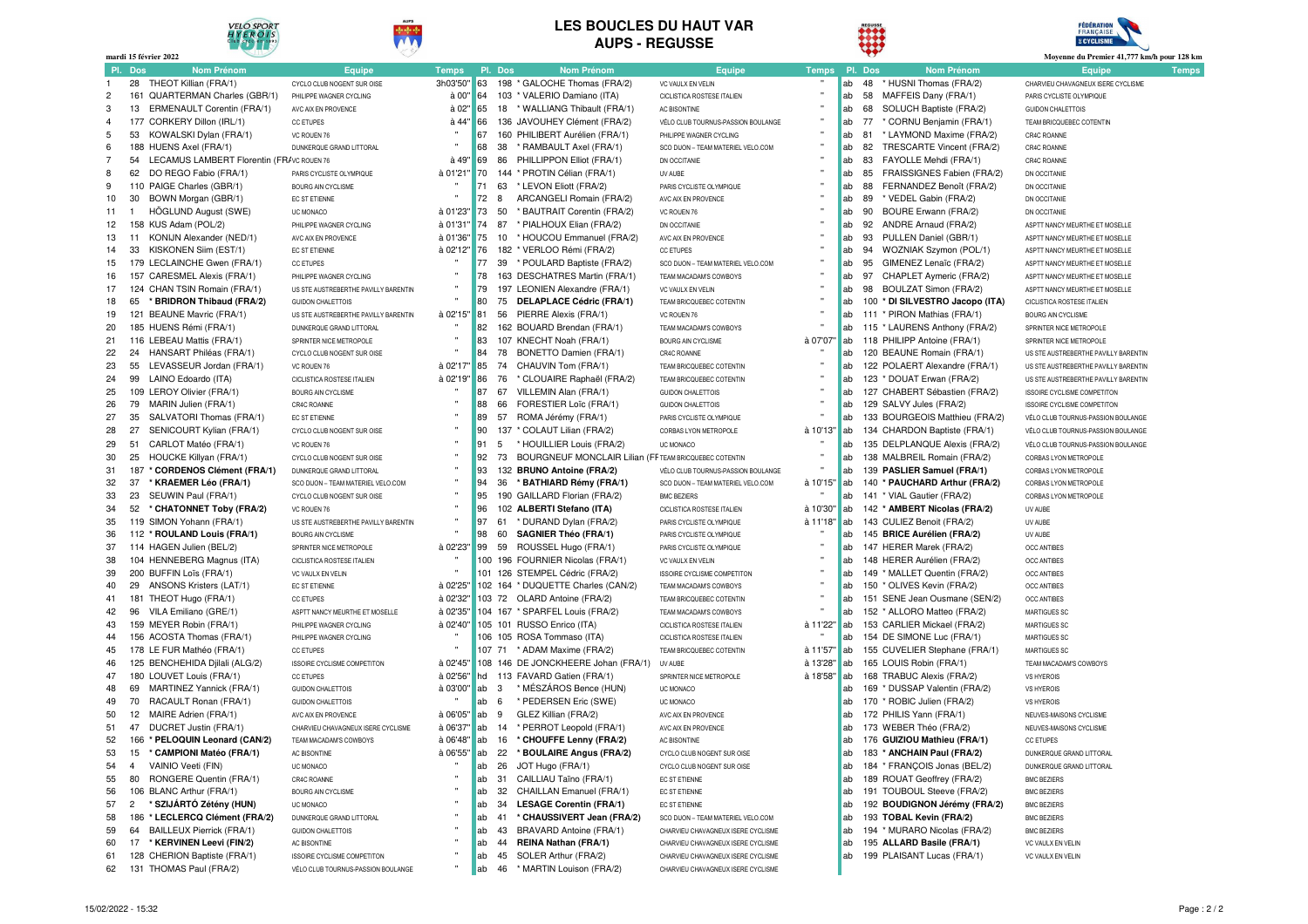

## **LES BOUCLES DU HAUT VAR AUPS - REGUSSE**





# **Grimpeurs**



|                |            | GPM <sub>1</sub>          |                                  |            |    |            | GPM <sub>2</sub>          |               |            |
|----------------|------------|---------------------------|----------------------------------|------------|----|------------|---------------------------|---------------|------------|
| <b>Rg</b>      | <b>Dos</b> | <b>Prénom Nom</b>         | <b>Equipe</b>                    | Pts,       | Rg | <b>Dos</b> | <b>Prénom Nom</b>         | <b>Equipe</b> | <b>Pts</b> |
|                |            | August HÖGLUND            | <b>MON</b>                       | 5          |    |            | August HÖGLUND            | <b>MON</b>    | 5          |
| $\overline{2}$ | 167        | Louis SPARFEL             | <b>TMC</b>                       | 3          | 2  | 158        | Adam KUS                  | <b>PWC</b>    | 3          |
| 3              | 13         | <b>Corentin ERMENAULT</b> | AIX                              | 2          | 3  | 13         | <b>Corentin ERMENAULT</b> | AIX           | ◠          |
| 4              |            | 166 Leonard PELOQUIN      | <b>TMC</b>                       |            | 4  | 166        | Leonard PELOQUIN          | <b>TMC</b>    |            |
|                |            |                           | <b>Classements des Grimpeurs</b> |            |    |            |                           |               |            |
| <b>Rg</b>      | <b>Dos</b> | <b>Prénom Nom</b>         | <b>Equipe</b>                    | <b>Pts</b> | Rg | <b>Dos</b> | <b>Prénom Nom</b>         | <b>Equipe</b> | <b>Pts</b> |
|                |            | August HÖGLUND            | <b>MON</b>                       | 10         | 4  | 167        | ouis SPARFEL_             | TMC           | 3          |
| 2              | 13         | <b>Corentin ERMENAULT</b> | AIX                              | 4          | 5  | 166        | Leonard PELOQUIN          | <b>TMC</b>    | റ          |
| 3              | 59         | Hugo ROUSSEL              | <b>PCO</b>                       | 3          |    |            |                           |               |            |



# **Meilleur Sprinteurs**



|                    |            | <b>Sprint 1</b>               |               |            |    |            | <b>Sprint 2</b>              |               |            |
|--------------------|------------|-------------------------------|---------------|------------|----|------------|------------------------------|---------------|------------|
| Rg                 | <b>Dos</b> | <b>Prénom Nom</b>             | <b>Equipe</b> | Pts        | Rg | <b>Dos</b> | <b>Prénom Nom</b>            | <b>Equipe</b> | <b>Pts</b> |
|                    | 13         | <b>Corentin ERMENAULT</b>     | <b>AIX</b>    | 5          |    |            | August HÖGLUND               | <b>MON</b>    |            |
| 2                  | 51         | Matéo CARLOT                  | <b>VCR</b>    | 3          | 2  | 51         | Matéo CARLOT                 | <b>VCR</b>    |            |
| 3                  | 125.       | Djilali BENCHEHIDA            | ISS           | 2          | 3  | 125        | Djilali BENCHEHIDA           | <b>ISS</b>    |            |
| 4                  | 54         | Florentin LECAMUS LAMBERT VCR |               |            |    | 200        | Loïs BUFFIN                  | <b>VCVV</b>   |            |
| <b>Classements</b> |            |                               |               |            |    |            |                              |               |            |
| Rg                 | <b>Dos</b> | <b>Prénom Nom</b>             | <b>Equipe</b> | <b>Pts</b> | Rg | <b>Dos</b> | <b>Prénom Nom</b>            | <b>Equipe</b> | <b>Pts</b> |
|                    | 51         | Matéo CARLOT                  | <b>VCR</b>    | 6          | 4  | 125        | Diilali BENCHEHIDA           | <b>ISS</b>    |            |
| 2                  |            | August HÖGLUND                | <b>MON</b>    | 5          | 5  | 200        | Loïs BUFFIN                  | <b>VCVV</b>   |            |
| 3                  | 13         | <b>Corentin ERMENAULT</b>     | <b>AIX</b>    | 5          | 6  | 54         | Florentin LECAMUS LAMBEF VCR |               |            |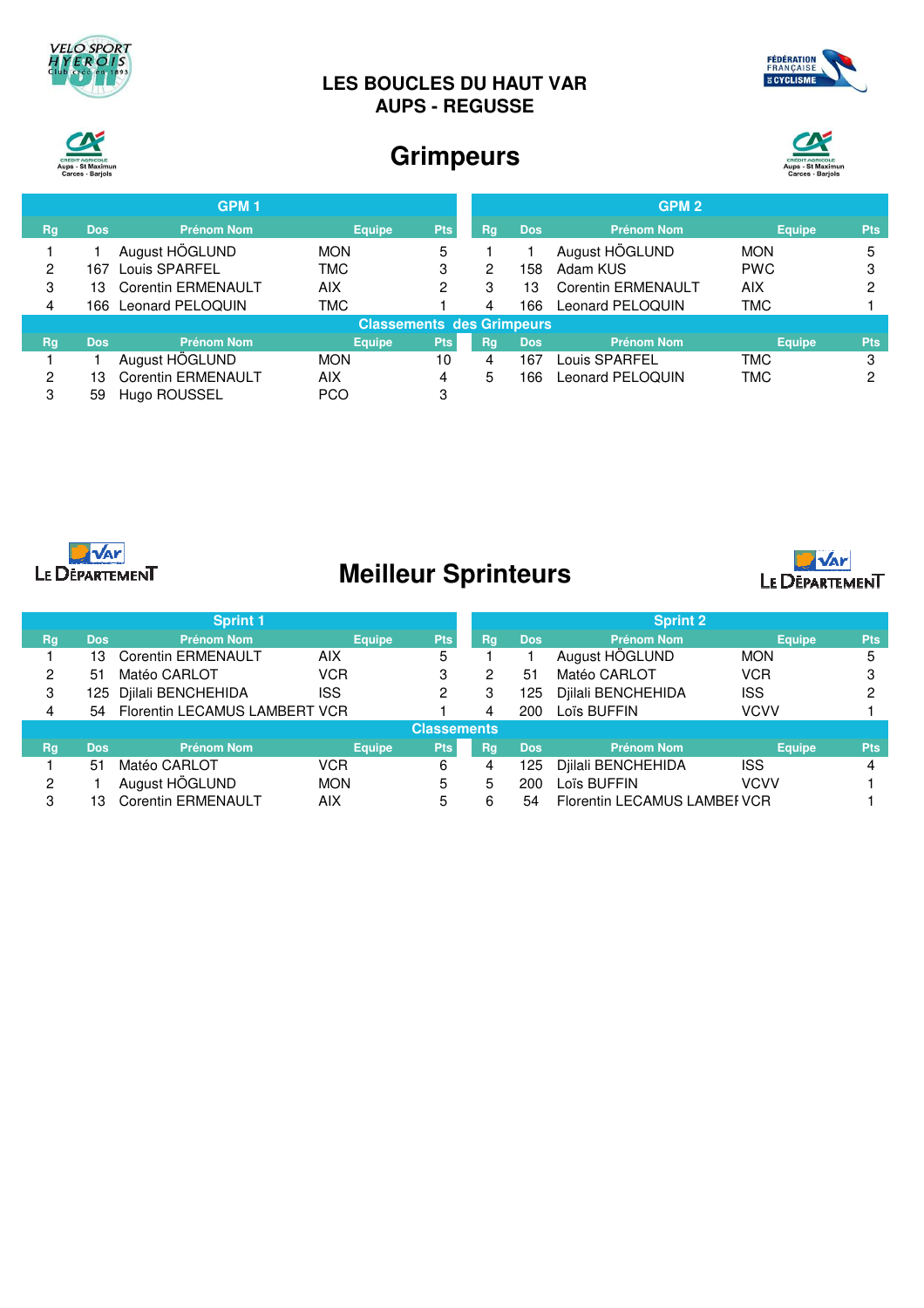

#### **LES BOUCLES DU HAUT VAR AUPS - REGUSSE**



| PI.            | <b>Equipe</b>                                       | <b>Dos</b>             | <b>Coureurs</b><br><b>Nom Prénom</b>                                                                    | PI.                        | <b>Place</b> | Nb.<br><b>Coureurs</b> |
|----------------|-----------------------------------------------------|------------------------|---------------------------------------------------------------------------------------------------------|----------------------------|--------------|------------------------|
| 1              | <b>PHILIPPE WAGNER CYCLING</b>                      | 161<br>158             | <b>QUARTERMAN Charles</b><br><b>KUS Adam</b>                                                            | $\overline{2}$<br>12<br>16 | 30           | 3                      |
| $\overline{c}$ | VC ROUEN 76                                         | 157<br>53<br>54<br>55  | <b>CARESMEL Alexis</b><br><b>KOWALSKI Dylan</b><br><b>LECAMUS LAMBERT Florentin</b><br>LEVASSEUR Jordan | 5<br>$\overline{7}$<br>23  | 35           | 3                      |
| 3              | CYCLO CLUB NOGENT SUR OISE                          | 28<br>24<br>27         | <b>THEOT Killian</b><br><b>HANSART Philéas</b><br><b>SENICOURT Kylian</b>                               | $\mathbf{1}$<br>22<br>28   | 51           | 3                      |
| 4              | <b>EC ST ETIENNE</b>                                | 30<br>33<br>35         | <b>BOWN Morgan</b><br><b>KISKONEN Siim</b><br><b>SALVATORI Thomas</b>                                   | 10<br>14<br>27             | 51           | 3                      |
| 5              | DUNKERQUE GRAND LITTORAL                            | 188<br>185<br>187      | <b>HUENS Axel</b><br><b>HUENS Rémi</b><br><b>CORDENOS Clément</b>                                       | 6<br>20<br>31              | 57           | 3                      |
| 6              | <b>CC ETUPES</b>                                    | 177<br>179<br>181      | <b>CORKERY Dillon</b><br><b>LECLAINCHE Gwen</b><br><b>THEOT Hugo</b>                                    | $\overline{4}$<br>15<br>41 | 60           | 3                      |
| 7              | AVC AIX EN PROVENCE                                 | 13<br>11<br>12         | <b>ERMENAULT Corentin</b><br><b>KONIJN Alexander</b><br><b>MAIRE Adrien</b>                             | 3<br>13<br>50              | 66           | 3                      |
| 8              | <b>BOURG AIN CYCLISME</b>                           | 110<br>109<br>112      | <b>PAIGE Charles</b><br><b>LEROY Olivier</b><br><b>ROULAND Louis</b>                                    | 9<br>25<br>36              | 70           | 3                      |
| 9              | US STE AUSTREBERTHE PAVILLY<br><b>BARENTIN</b>      | 124<br>121<br>119      | <b>CHAN TSIN Romain</b><br><b>BEAUNE Mavric</b><br>SIMON Yohann                                         | 17<br>19<br>35             | 71           | 3                      |
| 10             | <b>GUIDON CHALETTOIS</b>                            | 65<br>69<br>70         | <b>BRIDRON Thibaud</b><br><b>MARTINEZ Yannick</b><br>RACAULT Ronan                                      | 18<br>48<br>49             | 115          | 3                      |
| 11             | <b>UC MONACO</b>                                    | $\mathbf{1}$<br>4<br>2 | HÖGLUND August<br><b>VAINIO Veeti</b><br>SZIJÁRTÓ Zétény                                                | 11<br>54<br>57             | 122          | 3                      |
| 12             | CICLISTICA ROSTESE ITALIEN                          | 99<br>104<br>103       | <b>LAINO Edoardo</b><br><b>HENNEBERG Magnus</b><br><b>VALERIO Damiano</b>                               | 24<br>38<br>64             | 126          | 3                      |
| 13             | <b>CR4C ROANNE</b>                                  | 79<br>80<br>78         | <b>MARIN Julien</b><br><b>RONGERE Quentin</b><br><b>BONETTO Damien</b>                                  | 26<br>55<br>84             | 165          | 3                      |
| 14             | <b>PARIS CYCLISTE OLYMPIQUE</b>                     | 62<br>63<br>57         | DO REGO Fabio<br><b>LEVON Eliott</b><br>ROMA Jérémy                                                     | 8<br>71<br>89              | 168          | 3                      |
| 15             | <b>SCO DIJON - TEAM MATERIEL</b><br><b>VELO.COM</b> | 37<br>38<br>39         | KRAEMER Léo<br><b>RAMBAULT Axel</b><br>POULARD Baptiste                                                 | 32<br>68<br>77             | 177          | 3                      |
| 16             | AC BISONTINE                                        | 15<br>17<br>18         | <b>CAMPIONI Matéo</b><br><b>KERVINEN Leevi</b><br><b>WALLIANG Thibault</b>                              | 53<br>60<br>65             | 178          | 3                      |
| 17             | <b>VC VAULX EN VELIN</b>                            | 200<br>198<br>197      | <b>BUFFIN Loïs</b><br><b>GALOCHE Thomas</b><br><b>LEONIEN Alexandre</b>                                 | 39<br>63<br>79             | 181          | 3                      |
| 18             | ISSOIRE CYCLISME COMPETITON                         | 125<br>128<br>126      | <b>BENCHEHIDA Djilali</b><br><b>CHERION Baptiste</b><br><b>STEMPEL Cédric</b>                           | 46<br>61<br>101            | 208          | 3                      |
| 19             | TEAM MACADAM'S COWBOYS                              | 166<br>163<br>162      | PELOQUIN Leonard<br><b>DESCHATRES Martin</b><br><b>BOUARD Brendan</b>                                   | 52<br>78<br>82             | 212          | 3                      |
| 20             | VÉLO CLUB TOURNUS-PASSION<br><b>BOULANGE</b>        | 131<br>136<br>132      | <b>THOMAS Paul</b><br><b>JAVOUHEY Clément</b><br><b>BRUNO Antoine</b>                                   | 62<br>66<br>93             | 221          | 3                      |
| 21             | <b>TEAM BRICQUEBEC COTENTIN</b>                     | 75<br>74<br>76         | <b>DELAPLACE Cédric</b><br><b>CHAUVIN Tom</b><br><b>CLOUAIRE Raphaël</b>                                | 80<br>85<br>86             | 251          | 3                      |
| 22             | SPRINTER NICE METROPOLE                             | 116<br>114             | <b>LEBEAU Mattis</b><br><b>HAGEN Julien</b>                                                             | 21<br>37                   | 58           | 2                      |
| 23             | DN OCCITANIE                                        | 86<br>87               | PHILLIPPON Elliot<br>PIALHOUX Elian                                                                     | 69<br>74                   | 143          | $\overline{2}$         |
| 24             | UV AUBE                                             | 144<br>146             | PROTIN Célian<br>DE JONCKHEERE Johan                                                                    | 70<br>108                  | 178          | $\mathbf{2}^{\prime}$  |
| 25             |                                                     |                        |                                                                                                         |                            |              |                        |
| 26             |                                                     |                        |                                                                                                         |                            |              |                        |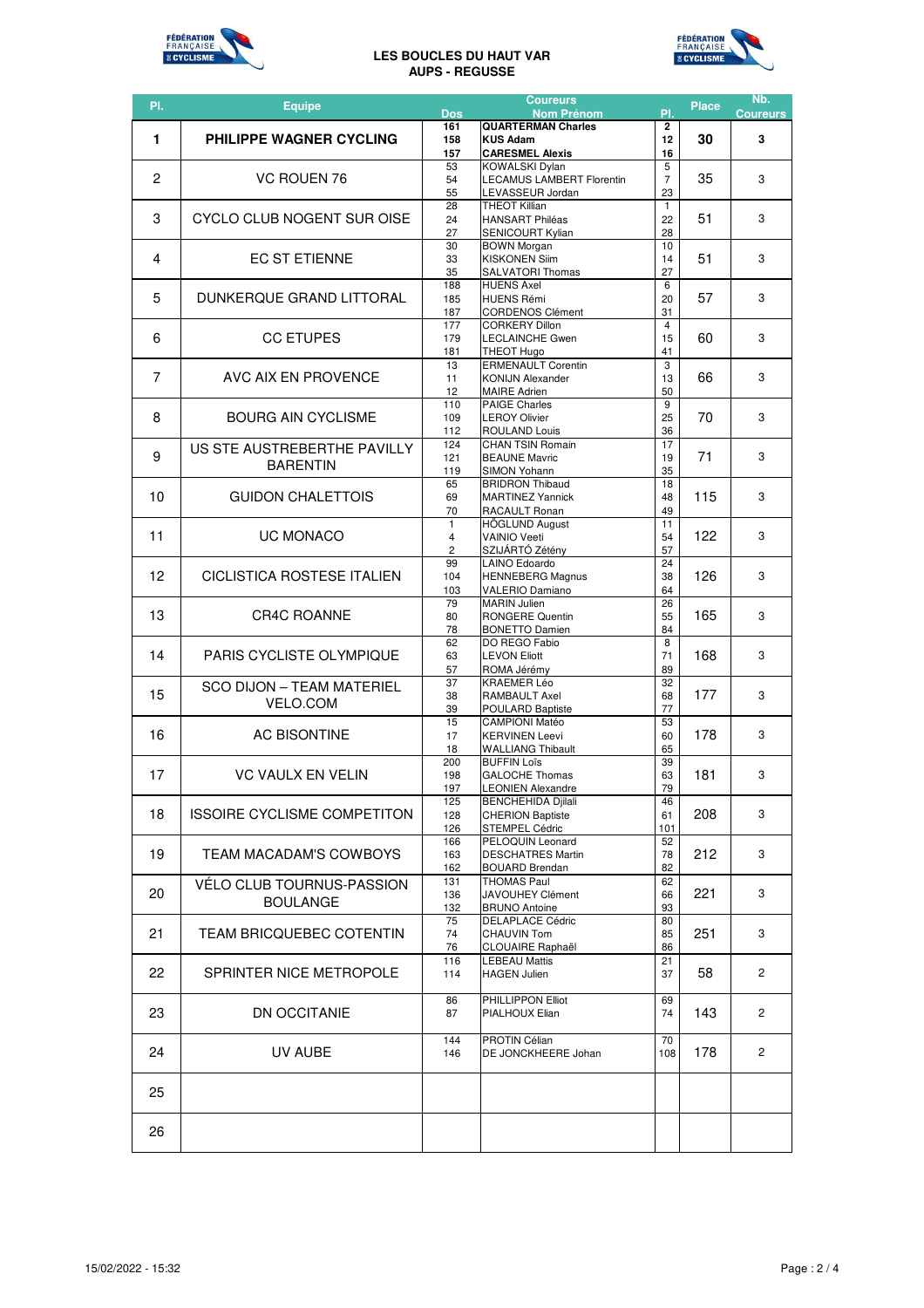



## LES BOUCLES DU HAUT VAR

#### AUPS - REGUSSE

## **Tableau D'Honneur**

**Vainqueur**





**THEOT Killian** CYCLO CLUB NOGENT SUR OISE

### **2ème de l'épreuve 3ème de l'épreuve**

**QUARTERMAN Charles ERMENAULT Corentin** PHILIPPE WAGNER CYCLING AVC AIX EN PROVENCE **Grimpeurs Meilleur Sprinteurs D** var LE DEPARTEMENT **CREDIT AGRICOLE**<br>Aups - St Maximun<br>Carces - Barjols **HÖGLUND August CARLOT Matéo** UC MONACO VC ROUEN 76 **Régional Meilleur Jeune**  $\theta$   $a_{H_U}$ Groupama Aups - Riez **ERMENAULT Corentin** BRIDRON Thibaud AVC AIX EN PROVENCE **GUIDON CHALETTOIS** 

**Meilleure Equipe du Jour**

### **PHILIPPE WAGNER CYCLING**



**Classements & Résultats:** http://www.stsport.fr